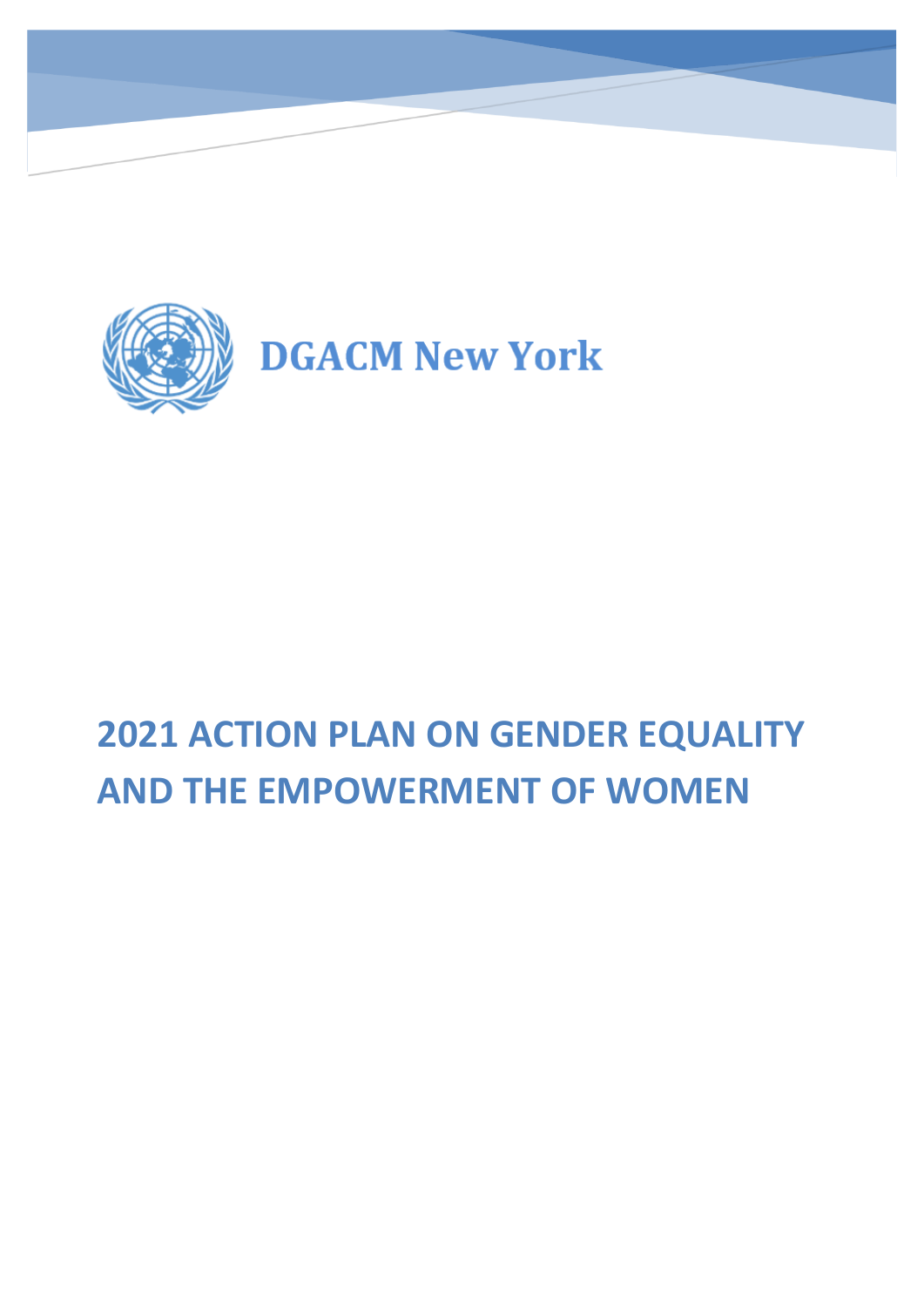## Contents

| Α. |  |
|----|--|
| В. |  |
| C. |  |
| D. |  |
| Ε. |  |
| F. |  |
|    |  |
|    |  |
|    |  |
|    |  |
|    |  |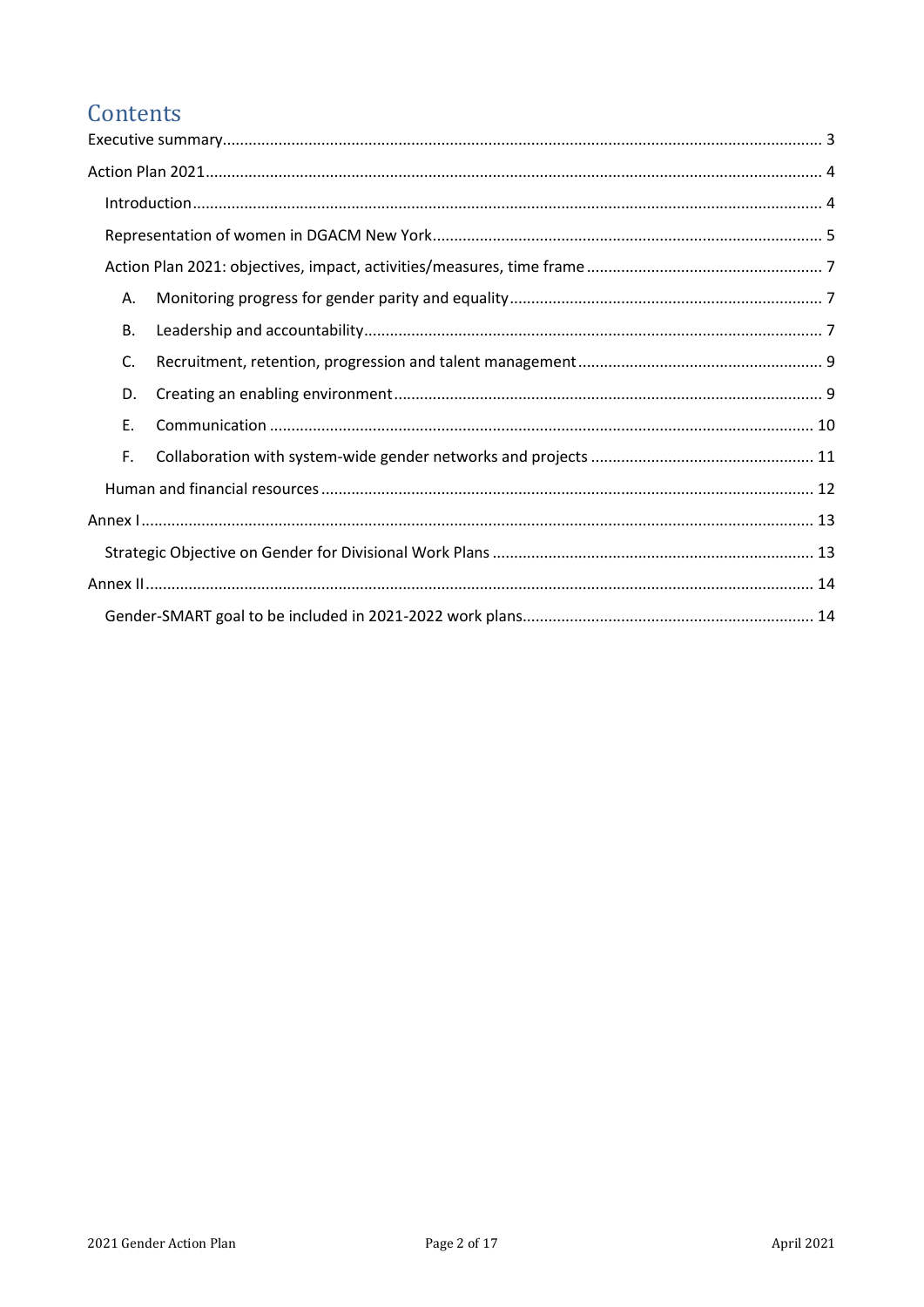#### **Executive summary**

<span id="page-2-0"></span>

| <b>Monitoring progress for parity</b>                                                                          |                                                                                                                                                                                                                                |  |
|----------------------------------------------------------------------------------------------------------------|--------------------------------------------------------------------------------------------------------------------------------------------------------------------------------------------------------------------------------|--|
| Monitor the representation of women<br>in<br><b>DGACM</b>                                                      | Sex-disaggregated statistics included in HR<br>monthly report to Directors                                                                                                                                                     |  |
| Monitor progress in all areas leading to gender<br>equality                                                    | UN-SWAP is submitted, follow-up ensured,<br>and results reviewed by senior managers                                                                                                                                            |  |
| Leadership and accountability                                                                                  |                                                                                                                                                                                                                                |  |
| Monitor compliance and hold<br>managers<br>accountable for meeting targets                                     | USG's compact, ASG's work plan, all staff with<br>supervisory responsibility in their work plans                                                                                                                               |  |
| DGACM USG champions gender<br>equality                                                                         | USG follows up on commitments made as part                                                                                                                                                                                     |  |
| internally and publicly                                                                                        | of International Gender Champions                                                                                                                                                                                              |  |
| Increase staff involvement in promoting gender<br>equality and empowering women                                | Gender-SMART goals or related actions<br>included in staff work plans and reviewed in<br>performance appraisal, FROs consulted                                                                                                 |  |
| Recruitment, retention, progression and talent management                                                      |                                                                                                                                                                                                                                |  |
| Provide increased networking and mentoring<br>opportunities for female staff members                           | Networking and mentoring events                                                                                                                                                                                                |  |
| Support the development of female staff<br>members' skills                                                     | Events on leadership and communication                                                                                                                                                                                         |  |
| <b>Creating an enabling environment</b>                                                                        |                                                                                                                                                                                                                                |  |
| Increase opportunities for discussion<br>on<br>working in inclusive and diverse teams                          | Co-ed workshops on dignity and inclusion in<br>the workplace                                                                                                                                                                   |  |
|                                                                                                                | Workshop on unconscious bias                                                                                                                                                                                                   |  |
|                                                                                                                |                                                                                                                                                                                                                                |  |
| Assess the qualitative aspect of organizational<br>culture                                                     | Analyse the results of the upcoming staff<br>engagement survey and incorporate the<br>findings into next year's action plan                                                                                                    |  |
| Promote the use of gender-inclusive language<br>among staff                                                    | Advice to UN on gender-inclusive language<br>upon request                                                                                                                                                                      |  |
|                                                                                                                | Identify ways to further help staff use gender-<br>inclusive language                                                                                                                                                          |  |
| Mainstream gender in DGACM projects and<br>activities                                                          | Gender Focal Points and Project Managers<br>identify mainstreaming opportunities                                                                                                                                               |  |
| Communication                                                                                                  |                                                                                                                                                                                                                                |  |
| Raise gender awareness among staff and keep<br>them informed on gender-related activities                      | USG's<br>bimonthly<br>internal<br>and<br>message<br>communications                                                                                                                                                             |  |
| Share DGACM's experience on gender-related<br>work via various communication channels                          | Social media, iSeek and other channels                                                                                                                                                                                         |  |
| Mainstream gender in DGACM communication<br>resources<br><b>Collaboration with system-wide gender networks</b> | Gender-related<br>and<br>gender<br>resources<br>included<br><b>DGACM</b><br>perspective<br>in<br>Communications Strategy (as identified in<br>performance indicator 16 of the UN-SWAP),<br>KM platforms and outreach materials |  |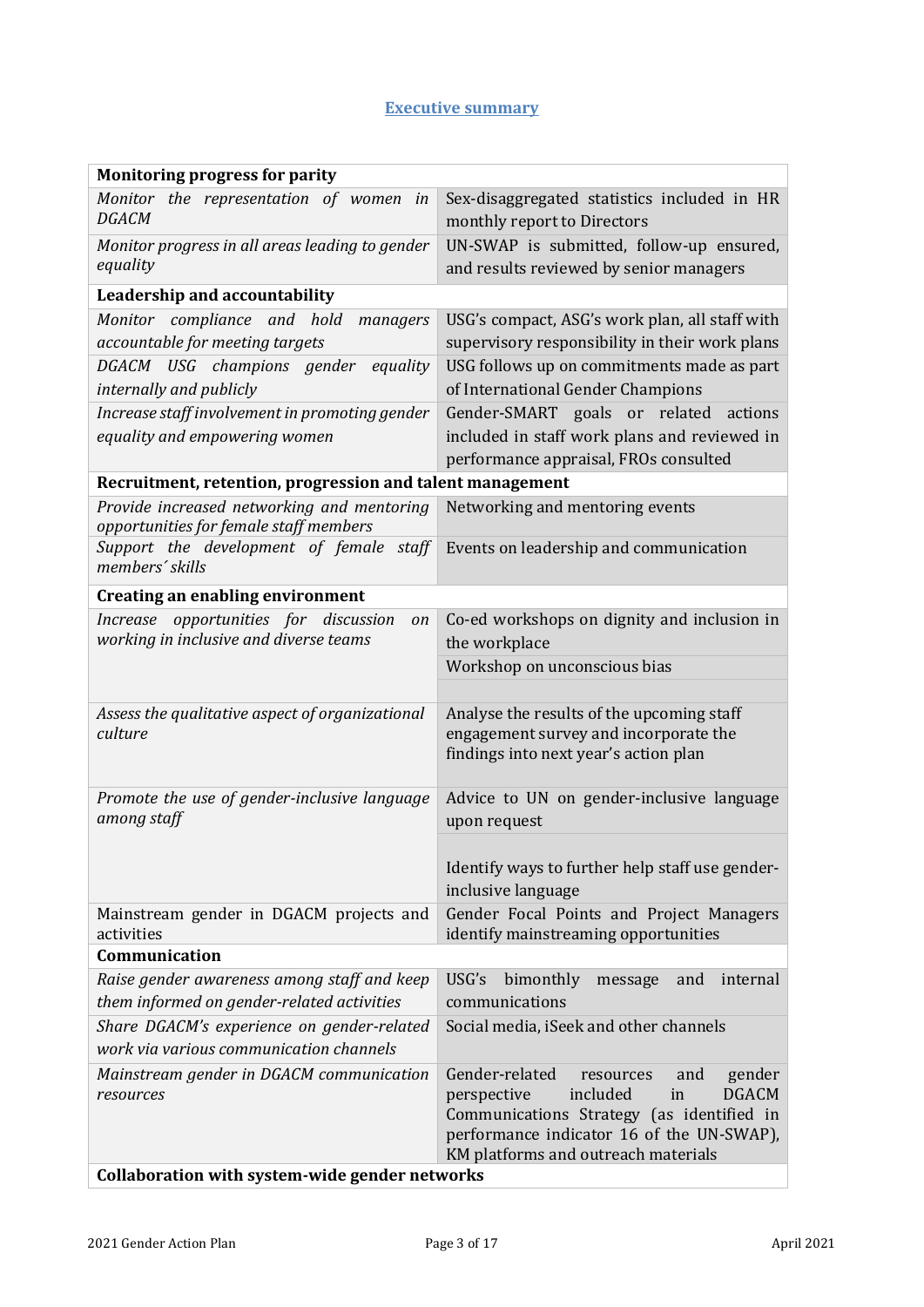## **Action Plan 2021**

#### <span id="page-3-1"></span><span id="page-3-0"></span>**Introduction**

DGACM is fully committed to achieving gender equality and empowering women, as well as to creating an inclusive work environment for all staff. Since 2016, it has adopted annual Action Plans aimed at reaching these goals in the framework of its mandate and in line with the United Nations gender-related policies, strategies and guidance.<sup>1</sup>

The COVID-19 pandemic has drastically changed the working conditions and environments of DGACM staff as telecommuting has been in effect since mid-March 2020 and some form of flexible working arrangements might be the rule for an undetermined period in some functions. In addition, the resumption of in-person meetings from September 2020 onwards particularly affected staff servicing those meetings, especially parents, when schools were operating fully remotely in the New York City metropolitan area, and staff with other caregiving responsibilities. In addition to the impact of the pandemic, the liquidity crisis is affecting the resources available and the Department is required to find creative ways to meet the requirements of the Action Plan. Increased familiarity of staff with online platforms presents opportunities to offer forums for exchange of experience at relatively low cost, including among different duty stations.

In 2020, none of the training activities initially planned could be held due to the lack of resources and the sudden new constraints, as well as additional workload caused by adjusting to the online working environment. The aim, for 2021, is therefore to build on the achievements of the Action Plans 2016, 2017, 2018 and 2019 and to continue working towards the following objectives while coping with the consequences of COVID-19 and the liquidity crisis:

- maintaining gender parity
- ensuring managers are accountable for promoting gender equality and creating a more inclusive workplace for staff of all genders
- improving the organizational culture by mitigating unconscious bias based on gender stereotypes and promoting gender equality and inclusion
- promoting equal opportunities for career development and progression for women and men
- raising awareness of gender issues

The Action Plan 2021 is fully aligned with the Secretary-General's System-wide Strategy on Gender Parity (henceforth the Gender Strategy). In addition, it includes measures aimed at implementing some of the recommendations of the Enabling Environment Guidelines, their Supplementary Guidance and the guidelines adapted to the COVID-19 crisis entitled "Ten Ways to Create an Enabling Environment

<sup>1</sup> [System-wide Strategy on Gender Parity,](https://iseek-newyork.un.org/system/files/17-00102b_gender_strategy_report_13_sept_2017.pdf) [Enabling Environment Guidelines](https://www.unwomen.org/-/media/headquarters/attachments/sections/library/publications/2019/gender-parity-enabling-environment-guidelines-en.pdf?la=en&vs=1535) an[d Supplementary Guidance.](https://www.unwomen.org/-/media/headquarters/attachments/sections/library/publications/2019/gender-parity-enabling-environment-guidelines-supplementary-guidance-en.pdf?la=en&vs=1535)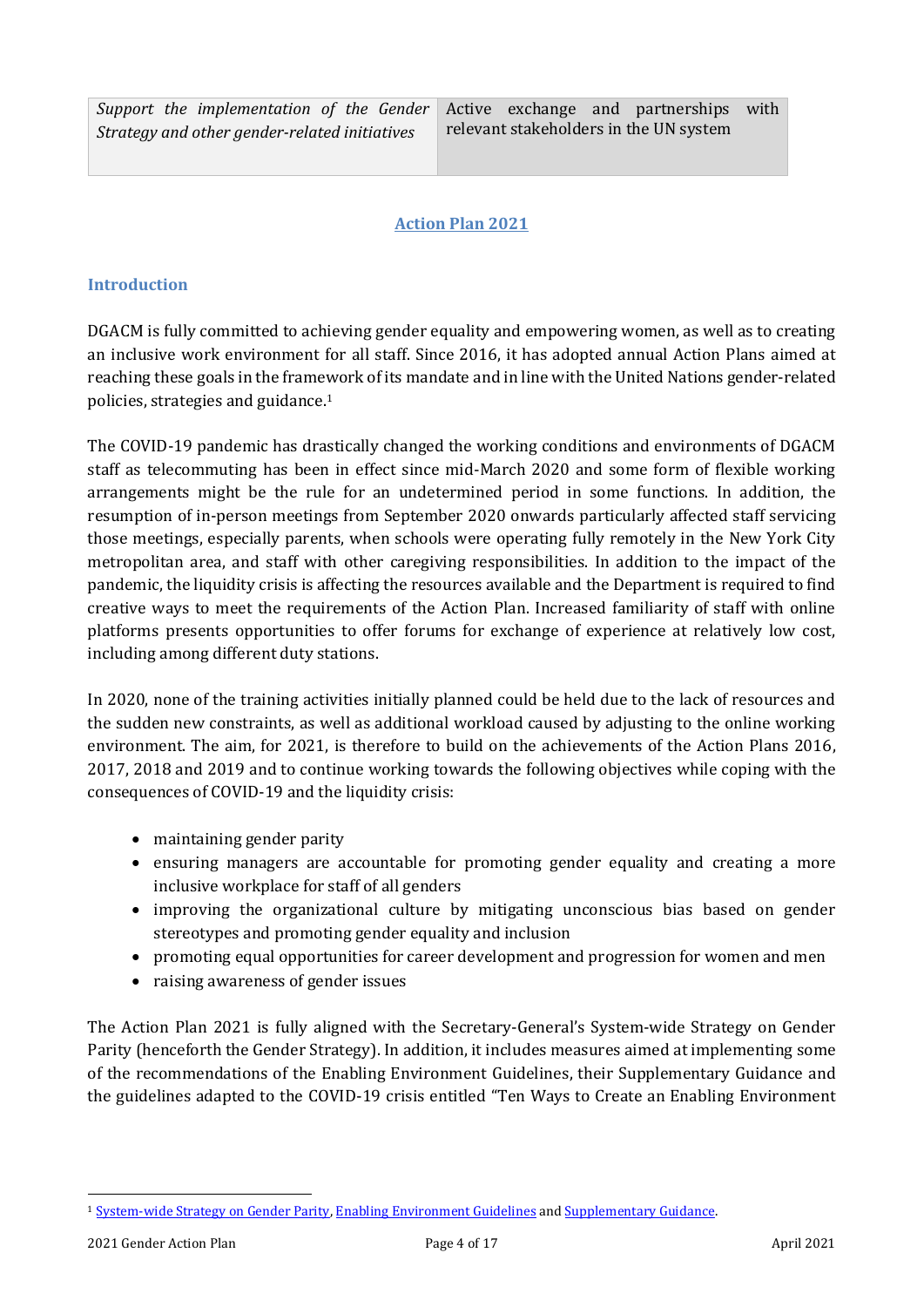during COVID-19" and at improving the departmental UN-SWAP performance, based on the UN-SWAP report<sup>2</sup> submitted by DGACM.

The Action Plan is structured around the Gender Strategy main areas of work:

- monitoring progress for parity
- leadership and accountability
- recruitment, retention, progression and talent management
- creating an enabling environment

and two additional cross-cutting areas

- communication on gender-related issues, and
- collaboration with system-wide gender networks and projects.

Under each of these areas a number of objectives have been identified, along with the activities or measures that will be implemented to achieve them, their expected impact and a time frame for implementation. Activities or measures that have not been included in the Action Plan may be carried out throughout the year as new necessities or opportunities arise. Similarly, planned activities or measures may be modified due to new priorities or exigencies of service.

Due to the inability to fill vacancies, the workload in 2020 was extremely high, which created considerable pressure to deliver the main outputs; training and networking activities scheduled in the Action Plan were therefore not implemented.

#### <span id="page-4-0"></span>**Representation of women in DGACM New York**

As at 31 December 2020, women occupied at least half of posts at all levels in DGACM, New York: D-2 (60% female), D-1 (66.7%), P-5 (51.3%), P-4 (54.3%), P-3 (61.1%), P-2 (66.7%) and General Service (54.8%). The table below shows that the Department is well ahead of the 50% annual target set to reach gender parity in the System-Wide Strategy on Gender Parity at all levels from P2 to D2. This is the result of the successful efforts to increase the representation of women, which is important at the P2 and P3 levels given that women have been traditionally underrepresented at the higher levels and gains at the P4 and P5 levels are fragile. Good female representation at the lower levels provides a good pipeline for their representation at higher levels.

It is worth highlighting that parity has been surpassed in senior posts (P-5 to D-2) at DGACM New York (59.3%) and in DGACM overall (60.8%). It will be important to maintain or exceed parity for women in case of staff movements, given that relatively few posts can affect the balance at senior levels.

<sup>2</sup> UN-SWAP is the United Nations System Wide Action Plan for Gender Equality and the Empowerment of Women. It is the implementation tool of a policy on gender equality and the empowerment of women adopted by the Chief Executives Board for Coordination (CEB) in 2006 [\(CEB/2006/2\)](https://undocs.org/en/CEB/2006/2). It establishes a common understanding of, and minimum requirements and aspirational guides for, Gender Equality and the Empowerment of Women.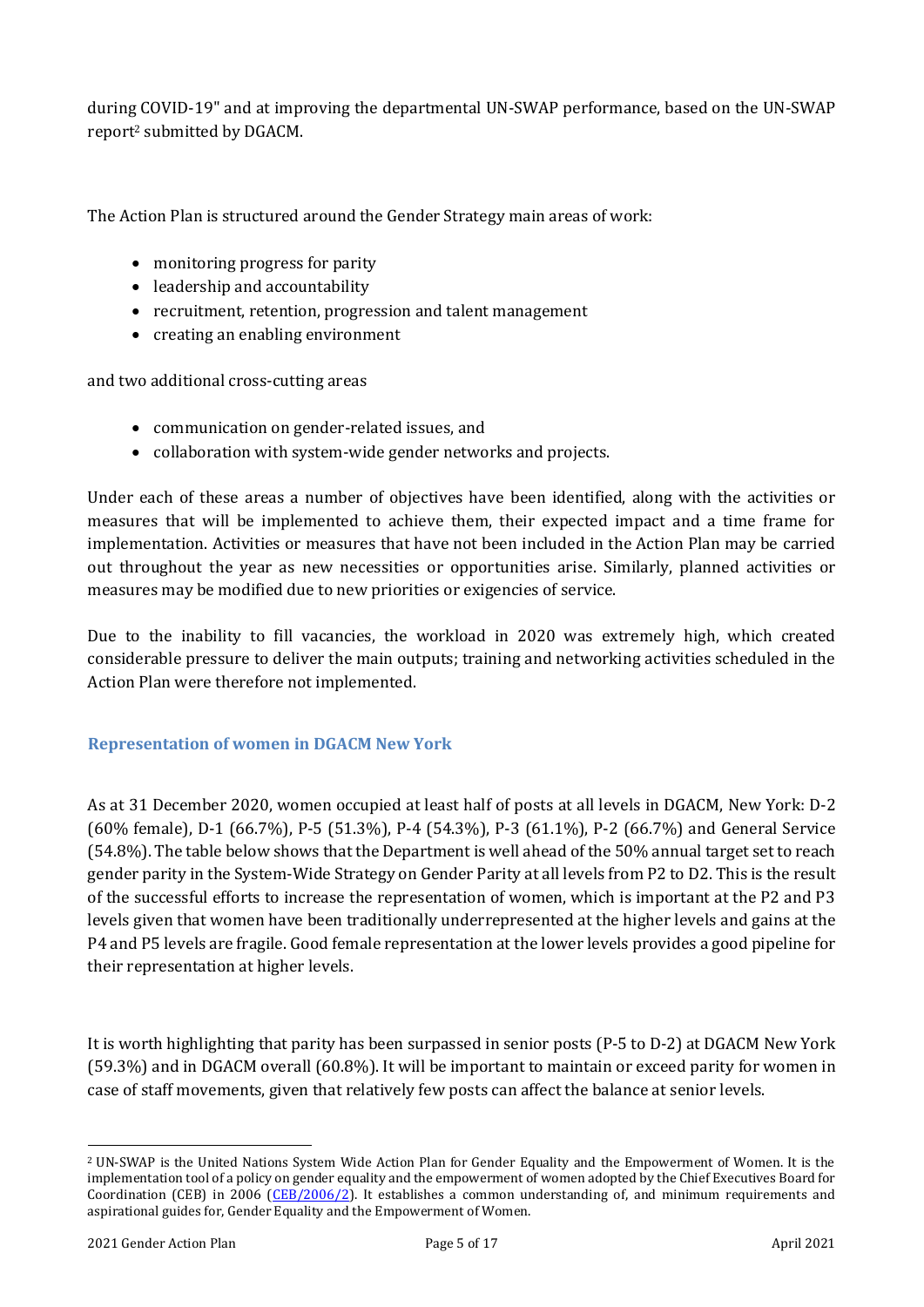In DGACM New York, the representation of women is particularly high at the entry levels P-3 and P-2 (61.1% and 66.7% respectively). Most staff at those levels are language staff recruited through language competitive examinations (CELPs), which are gender-blind exams.

In addition to this, across Divisions in the Department, female staff are assigned to positions with supervisory responsibilities such as Training Officers, Programming Officers, Officers-in-Charge and First and Second Reporting Officers. DGACM also strives to achieve gender balance in all aspects of its operations, including competency-based interview panels, staff given special projects, assignments, working groups, staff assigned to conference rooms and external activities and other representative functions.

*Table 1: Representation of women in all categories in DGACM New York and overall, as at 31 December 2020*

| <b>Female representation all categories (Regular budget posts only)</b> |                          |            |                 |                     |                       |                       |                       |                   |                       |                         |
|-------------------------------------------------------------------------|--------------------------|------------|-----------------|---------------------|-----------------------|-----------------------|-----------------------|-------------------|-----------------------|-------------------------|
|                                                                         | <b>USG</b>               | <b>ASG</b> | $D-2$           | $D-1$               | $P-5$                 | $P-4$                 | $P-3$                 | $P-2$             | GS                    | <b>Total</b><br>Female  |
| <b>New</b><br>York                                                      | $\theta$<br>(1)<br>$0\%$ |            | 3<br>(5)<br>60% | 8<br>(12)<br>66.7%  | 60<br>(117)<br>51.3%  | 119<br>(219)<br>54.3% | 102<br>(167)<br>61.1% | 6<br>(9)<br>66.7% | 171<br>(313)<br>54.8% | 469<br>(843)<br>55.6%   |
| <b>Overall</b><br>- NY and<br>duty<br><b>stations</b>                   | $\theta$<br>(1)<br>$0\%$ | ٠          | 3<br>(5)<br>60% | 13<br>(18)<br>72.2% | 102<br>(203)<br>50.2% | 219<br>(402)<br>54.5% | 173<br>(311)<br>55.6% | 8<br>(16)<br>50%  | 369<br>(646)<br>58.9% | 887<br>(1,602)<br>55.4% |

*Source: DGACM Executive Office*

*\* The numbers presented in parenthesis are the total numbers of staff at that level (both male and female)*

*\*\* On 4 March 2021, the Secretary-General appointed Ms. Cherith Norman Chalet as Assistant Secretary-General for General Assembly and Conference Management*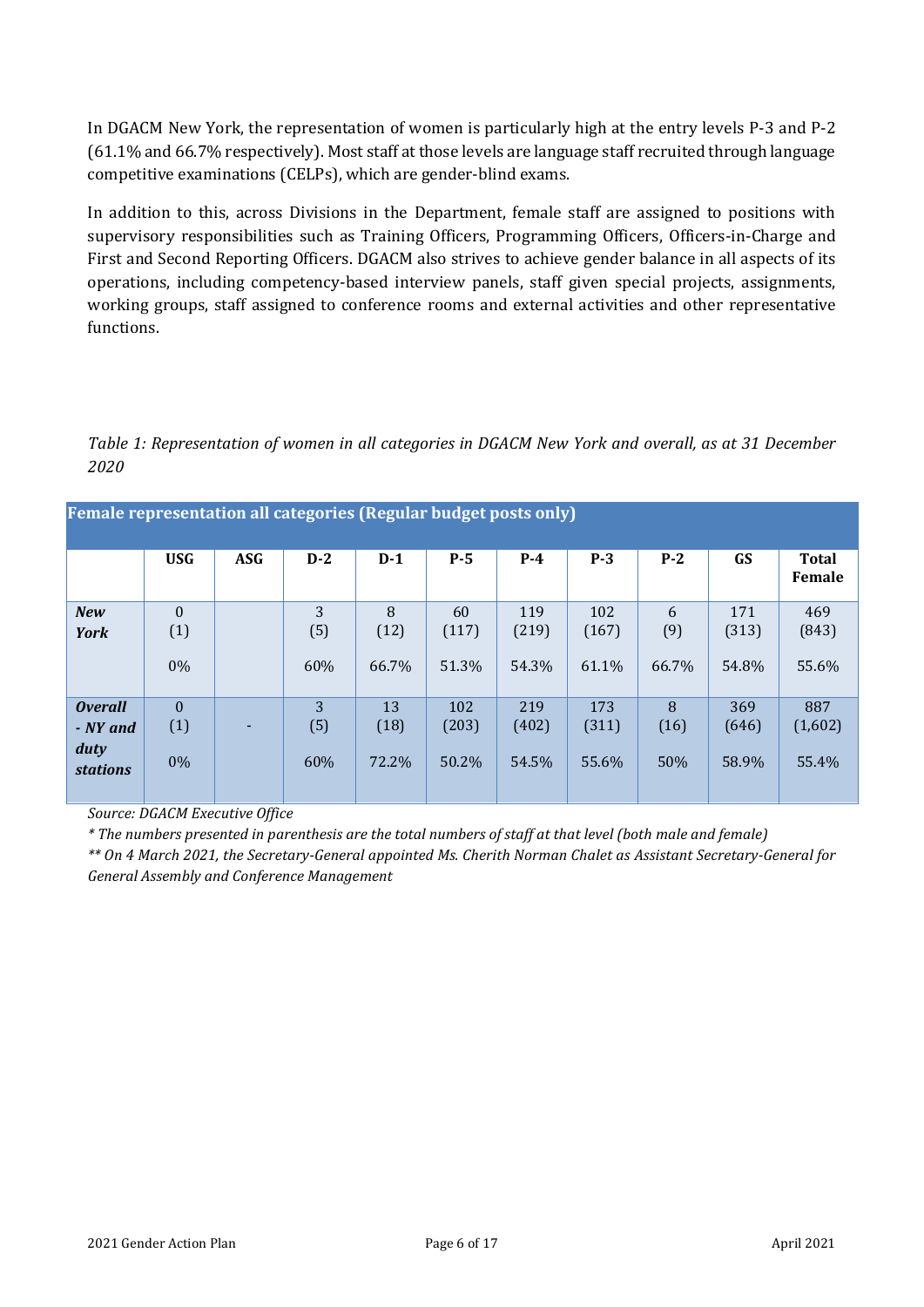## <span id="page-6-0"></span>**Action Plan 2021: objectives, impact, activities/measures, time frame**

<span id="page-6-1"></span>

| <b>Objective</b>                                                    | <b>Expected impact</b>                                                                      | <b>Activity/Measure</b>                                                                                                                                | <b>Time frame</b>                    |
|---------------------------------------------------------------------|---------------------------------------------------------------------------------------------|--------------------------------------------------------------------------------------------------------------------------------------------------------|--------------------------------------|
| Monitor<br>the<br><sub>of</sub><br>representation<br>women in DGACM | Information on gender<br>parity is up to date and<br>available<br>readily<br>to<br>managers | Sex-disaggregated statistics<br>on the<br>representation of women are included<br>DGACM/EO human<br>in<br>resources<br>monthly report to the Directors | Ongoing                              |
| Monitor progress in<br>all areas leading to<br>gender equality      | Room for improvement,<br>successes<br>and<br>challenges are identified                      | Annual UN-SWAP report is prepared<br>and follow-up with UN-Women is<br>ensured, as appropriate                                                         | January,<br>follow-up as<br>required |
|                                                                     |                                                                                             | Gender Focal Points follow-up on areas<br>where there is room for improvement as<br>identified in UN-SWAP 2020                                         | Ongoing                              |
|                                                                     |                                                                                             | UN-SWAP results are shared by USG<br>with Directors and discussed at a<br>Directors' meeting                                                           | Upon receipt                         |

## **A. Monitoring progress for gender parity and equality**

## **B. Leadership and accountability**

<span id="page-6-2"></span>

| <b>Objective</b>                                                                                     | <b>Expected impact</b>                                                                 | <b>Activity/Measure</b>                                                                                                                                                               | <b>Time frame</b> |
|------------------------------------------------------------------------------------------------------|----------------------------------------------------------------------------------------|---------------------------------------------------------------------------------------------------------------------------------------------------------------------------------------|-------------------|
| Monitor compliance<br>and hold managers<br>accountable<br>for<br>gender<br>meeting<br>parity targets | Managers play an active<br>role in monitoring and<br>reaching gender parity<br>targets | Under-Secretary-General,<br>as per Compact, implements the goals<br>related to achieving gender parity at<br>each internationally recruited staff level<br>within available positions | Ongoing           |
|                                                                                                      |                                                                                        | <b>Assistant Secretary-General</b><br>as per the ASG's Compact with the USG,<br>supports the USG to meet the gender<br>equality and parity goals                                      | Ongoing           |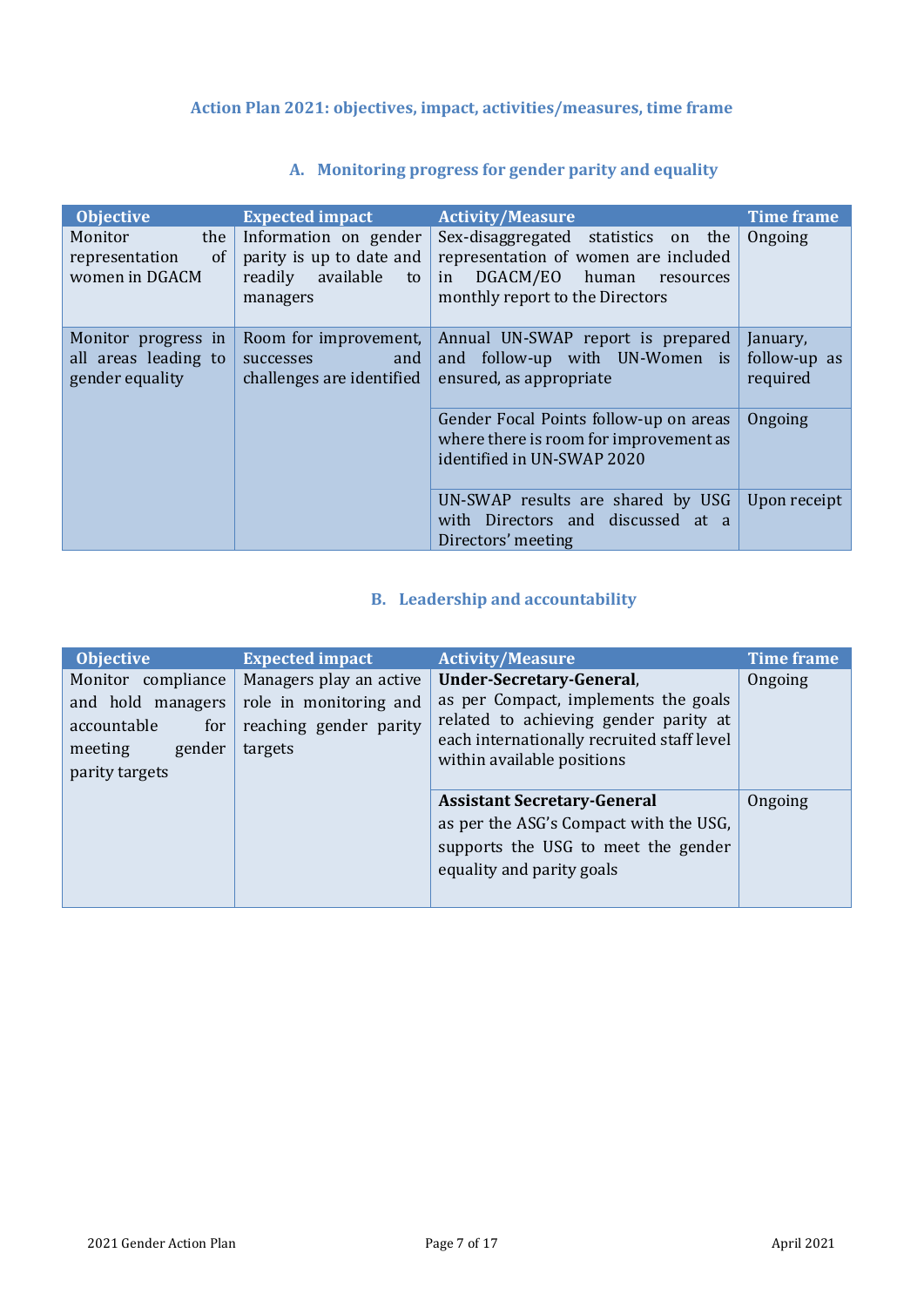|                                                                                                      |                                                                                                                                         | staff with supervisory/hiring<br><b>All</b><br>responsibility<br>(a) take into account departmental<br>statistical status on gender parity<br>implications<br>of<br>and<br>the<br>the<br>recommendation of candidates for<br>gender parity,<br>(b)include in their work plans a<br>gender-SMART goal related to<br>contributing to gender equality and<br>parity (see Annex I),<br>(c) include in their performance<br>appraisal an assessment of their<br>performance in this area | Ongoing           |
|------------------------------------------------------------------------------------------------------|-----------------------------------------------------------------------------------------------------------------------------------------|-------------------------------------------------------------------------------------------------------------------------------------------------------------------------------------------------------------------------------------------------------------------------------------------------------------------------------------------------------------------------------------------------------------------------------------------------------------------------------------|-------------------|
| <b>DGACM</b><br><b>USG</b><br>gender<br>champions<br>equality<br>internally<br>and publicly          | DGACM's involvement in<br>promoting<br>gender<br>equality<br>and<br>empowering<br>women<br>serves as an incentive<br>for other entities | Under-Secretary-General follows up on<br>commitments<br>specific<br>to<br>enhance<br>gender equality and parity as a member<br>of the International Gender Champions                                                                                                                                                                                                                                                                                                                | Ongoing           |
| staff<br>Increase<br>involvement<br>in<br>promoting<br>gender<br>equality<br>and<br>empowering women | Staff play an active role<br>promoting gender<br>in<br>equality<br>and<br>empowering women                                              | Gender-SMART goals or gender-related<br>actions included in 2020 work plans of<br>staff are reviewed in conversations with<br>FROs and SROs as part of performance<br>appraisals and new goals or actions are<br>included in their 2021/22 work plans<br>(see Annex I)                                                                                                                                                                                                              | First<br>semester |
|                                                                                                      |                                                                                                                                         | consulted<br><b>FROs</b><br>the<br>are<br>as<br>to<br>implementation of gender-SMART goals                                                                                                                                                                                                                                                                                                                                                                                          | First<br>semester |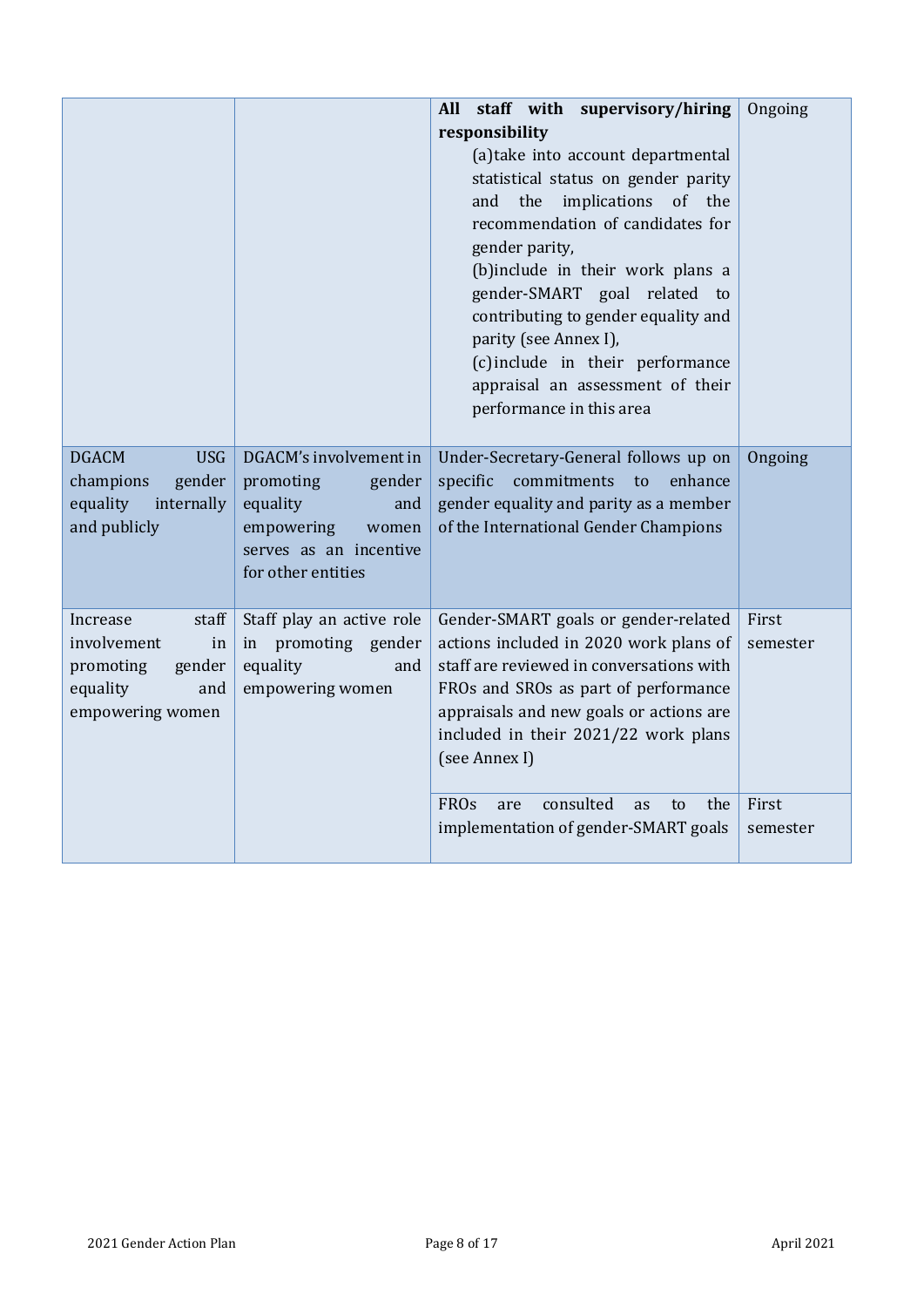## **C. Recruitment, retention, progression and talent management**

<span id="page-8-0"></span>

| <b>Objective</b>                                                                                            | <b>Expected impact</b>                                                                                                                                                                                  | <b>Activity/measure</b>                                                                                                                                                                | <b>Time frame</b> |
|-------------------------------------------------------------------------------------------------------------|---------------------------------------------------------------------------------------------------------------------------------------------------------------------------------------------------------|----------------------------------------------------------------------------------------------------------------------------------------------------------------------------------------|-------------------|
| Provide<br>increased<br>networking<br>and<br>mentoring<br>opportunities<br>to<br>female<br>staff<br>members | More access to career<br>advice and support for<br>career development for<br>female staff members,<br>support and exchange of<br>experience on how to<br>cope with the different<br>working environment | Online<br>networking and<br>mentoring<br>events for female staff (number tbd<br>depending on available funding and<br>technical solutions used)                                        | Tbd               |
| Support<br>the<br>development<br>of<br>female<br>staff<br>members' skills                                   | of<br>Talent<br>pipeline<br>the<br>in<br>women<br>is<br>Department<br>strengthened                                                                                                                      | leadership<br>Events<br>and<br>on<br>communication and coping with the<br>"new normal" for female staff (number<br>tbd depending on available funding and<br>technical solutions used) | Tbd               |

## **D. Creating an enabling environment**

<span id="page-8-1"></span>

| <b>Objective</b>                                                        | <b>Expected impact</b>                                                                                                                                               | <b>Activity/measure</b>                                                                                                                                  | <b>Time frame</b> |
|-------------------------------------------------------------------------|----------------------------------------------------------------------------------------------------------------------------------------------------------------------|----------------------------------------------------------------------------------------------------------------------------------------------------------|-------------------|
| Increase<br>opportunities<br>for<br>discussion<br>and<br>exchange<br>on | Staff members are aware<br>of their own stereotypes<br>and are encouraged to<br>build a work environment<br>that embraces equality,                                  | Co-ed workshops on dignity and<br>inclusion in the workplace - UN for All<br>(if they can be held remotely)                                              | Tbd               |
| managing<br>and/or<br>working in inclusive<br>and diverse teams         | inclusivity and diversity                                                                                                                                            | Online unconscious bias workshop(s)<br>(number tbd depending on available<br>funding and technical solutions used)                                       | Tbd               |
| Assess<br>the<br>qualitative aspect of<br>organizational<br>culture     | Better understanding of<br>potential gender-related<br>reasons why staff leave<br>the Department                                                                     | of<br>the<br>Implementation<br>exit<br>questionnaire for DGACM staff under<br>the responsibility of the Executive<br>Office and follow-up                | First<br>semester |
| Promote the use of<br>gender-inclusive<br>language<br>among<br>staff    | Staff are aware of how to<br>use language that does not<br>discriminate<br>against<br>a<br>particular sex or gender<br>and does not perpetuate<br>gender stereotypes | Ad-hoc advice on gender-inclusive<br>language $3$ to the UN system, upon<br>request                                                                      | Ongoing           |
|                                                                         |                                                                                                                                                                      | Identify ways to further help staff use<br>gender-inclusive language                                                                                     | Ongoing           |
| Mainstream gender<br>in DGACM projects<br>and activities                | <b>DGACM</b><br>contributes<br>to<br>gender equality from its<br>areas of expertise                                                                                  | Gender Focal Points<br>meet with<br>DGACM Project Managers to identify<br>potential for gender mainstreaming in<br>their projects, with a focus on data, | Tbd               |

<sup>&</sup>lt;sup>3</sup> Recommendations on how to use gender-inclusive language, are available in **this multilingual website** developed by DGACM, DGC, DOS/MSPC and UN-Women.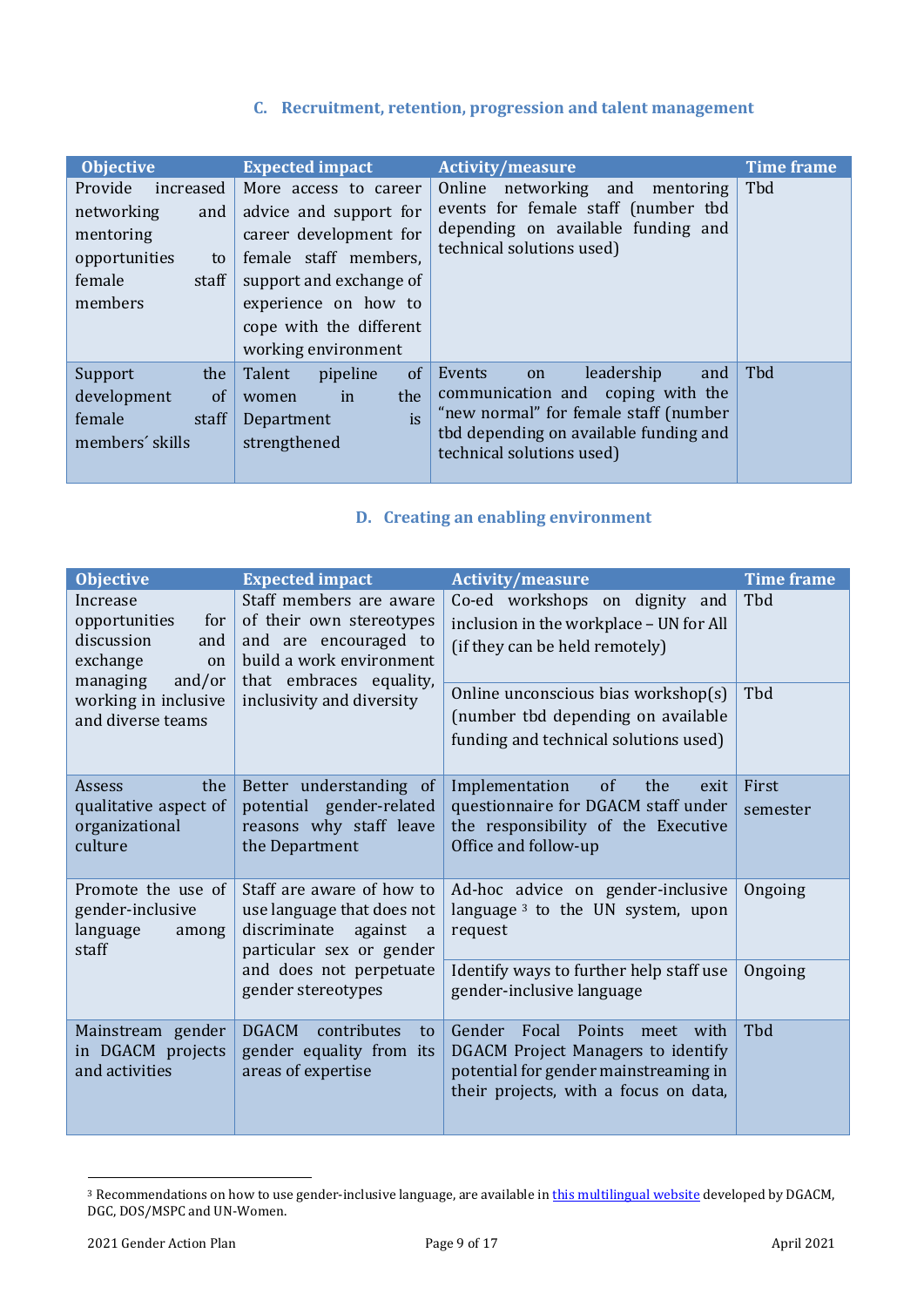|  |  | $\begin{array}{ l c c }\hline \text{language} & \text{tools} & \text{and} & \text{conference} \\ \hline \text{services}^4 & & & \\\hline \end{array}$ |  |
|--|--|-------------------------------------------------------------------------------------------------------------------------------------------------------|--|
|  |  |                                                                                                                                                       |  |

#### **E. Communication**

<span id="page-9-0"></span>

| <b>Objective</b>                                                                                                         | <b>Expected impact</b>                                                                                        | <b>Activity/measure</b>                                                                                                                                                                                                                                                                                     | <b>Time frame</b>                                                                                                                                    |
|--------------------------------------------------------------------------------------------------------------------------|---------------------------------------------------------------------------------------------------------------|-------------------------------------------------------------------------------------------------------------------------------------------------------------------------------------------------------------------------------------------------------------------------------------------------------------|------------------------------------------------------------------------------------------------------------------------------------------------------|
| Raise staff gender<br>awareness<br>among                                                                                 | Increased<br>gender<br>awareness of DGACM                                                                     | Section on gender is included in all<br>bimonthly USG DGACM's messages                                                                                                                                                                                                                                      | Ongoing                                                                                                                                              |
| staff and keep them<br>informed<br>on<br>gender-related<br>activities<br>and<br>implementation of<br>the Gender Strategy | staff and high level of<br>participation in gender-<br>related activities                                     | Gender team, the Office of the USG,<br>and Chiefs keep<br>Directors<br>staff<br>informed of gender-related activities<br>and measures, either departmental or<br>UN-wide, as appropriate                                                                                                                    | Ongoing                                                                                                                                              |
| DGACM's<br>Share<br>experience<br>on<br>gender-related<br>work via various<br>communication<br>channels                  | DGACM plays a leading<br>role<br>in<br>the<br>implementation of the<br><b>Gender Strategy</b>                 | Content on DGACM's lessons learned<br>and experiences is produced and<br>disseminated through DGACM social<br>media, articles on iSeek, the dedicated<br>DGACM iSeek page "Gender Equality in<br>Action", and<br>channels<br>other<br><b>as</b><br>appropriate                                              | Ongoing                                                                                                                                              |
| Mainstream gender<br><b>DGACM</b><br>in<br>communication<br>resources                                                    | <b>DGACM</b><br>staff<br>have<br>enough tools to ensure<br>communication<br>products are gender-<br>inclusive | Gender-related resources, for example,<br>on gender-inclusive communication,<br>and a gender perspective are included<br><b>DGACM</b><br>Communications<br>the<br>in<br>knowledge<br>Strategy,<br>management<br>platforms, such as the self-paced online<br>training tool (SPOT), and outreach<br>materials | Ongoing<br>Formal<br>Communications<br>Strategy<br>to be<br>finalized<br>and<br>implemented in<br>2021 under the<br>responsibility of<br><b>OUSG</b> |

<sup>4</sup> Opportunities for gender mainstreaming in DGACM projects may include the protocol database, DGACM in-house developed language tools, the summary records project.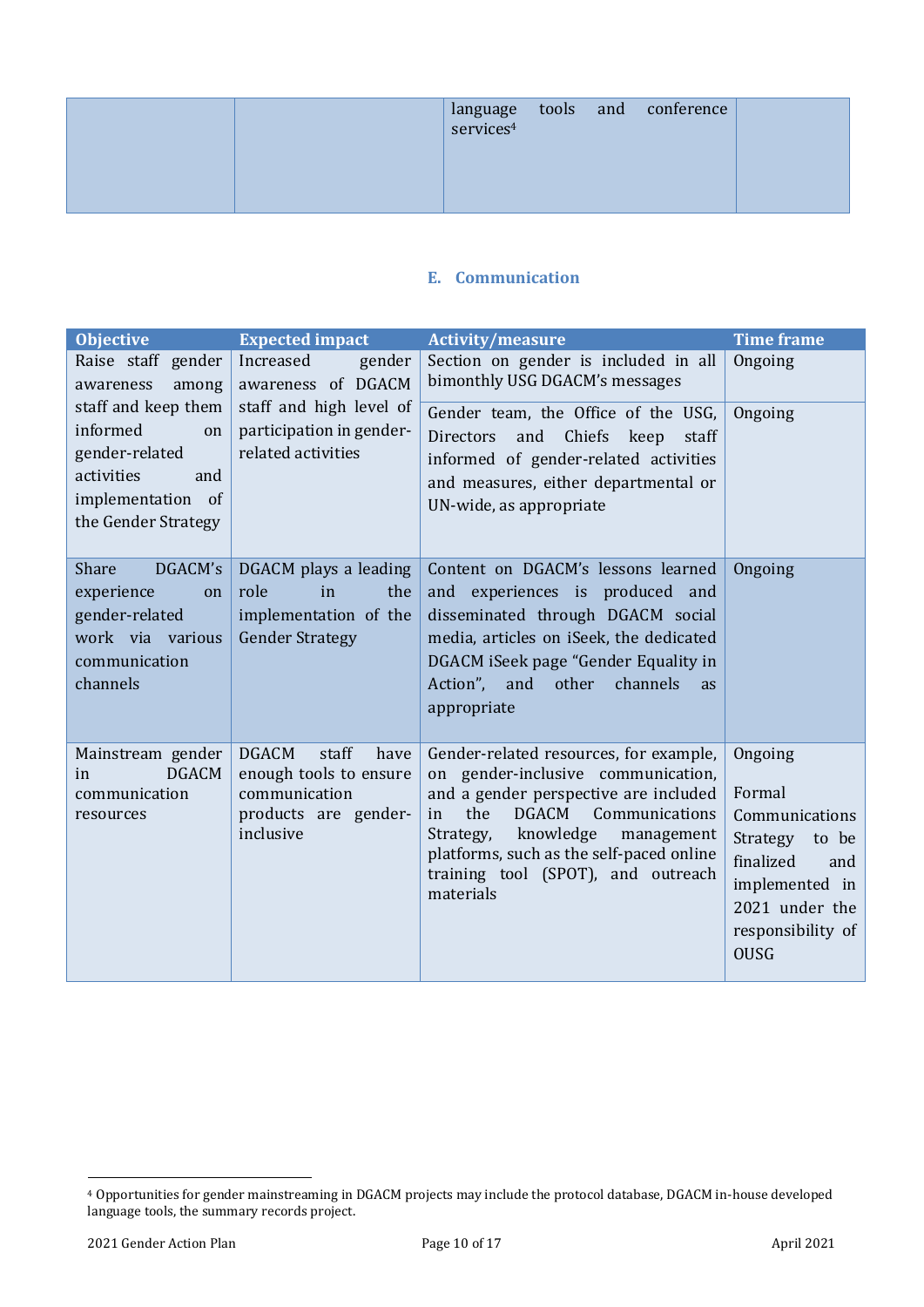## **F. Collaboration with system-wide gender networks and projects**

<span id="page-10-0"></span>

| <b>Objective</b>                                                                                                                       | <b>Expected impact</b>                                                                                                                                                                 | <b>Activity/measure</b>                                                                                                                                                                                                                                                                                                           | <b>Time frame</b> |
|----------------------------------------------------------------------------------------------------------------------------------------|----------------------------------------------------------------------------------------------------------------------------------------------------------------------------------------|-----------------------------------------------------------------------------------------------------------------------------------------------------------------------------------------------------------------------------------------------------------------------------------------------------------------------------------|-------------------|
| the<br>Support<br><sub>of</sub><br>implementation<br>the Gender Strategy<br><b>UN</b><br>and<br>other<br>gender-related<br>initiatives | DGACM is<br>actively<br>involved in UN-system<br>initiatives for gender<br>the<br>equality<br>and<br>of<br>empowerment<br>shares<br>and<br>women<br>experiences with other<br>entities | DGACM continues to engage in exchanges<br>and build partnerships with relevant<br>stakeholders in the UN system (UN-<br>Women, UN System Gender Focal Points<br>network, UN-SWAP network,<br>Inter-<br>Agency Network on Women and Gender<br>Equality (IANWGE), inter-agency working<br>group on gender-inclusive language, etc.) | Ongoing           |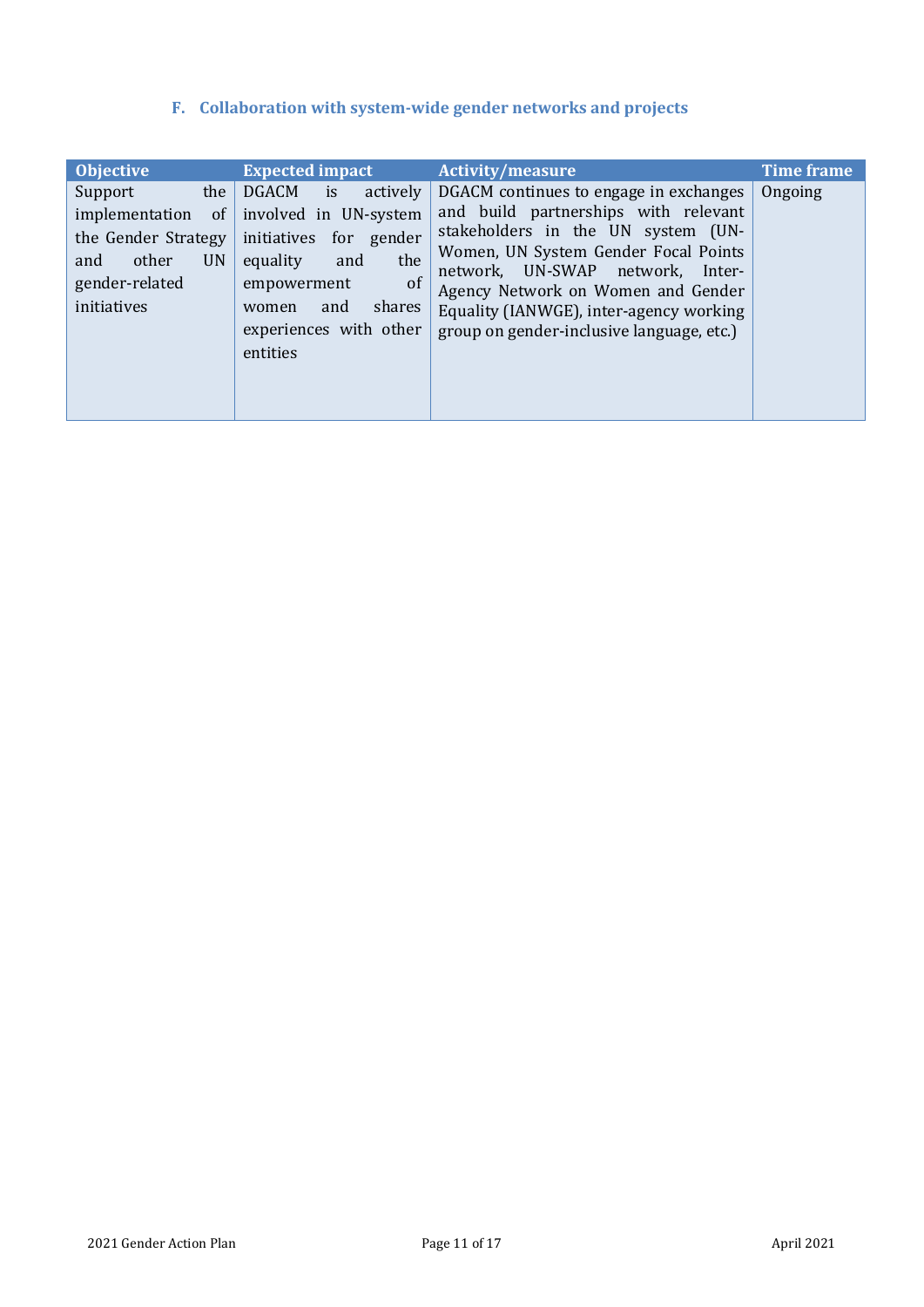#### <span id="page-11-0"></span>**Human and financial resources**

Implementation of the Action Plan 2021 will be guided by the following team:

- Under-Secretary-General provides strategic advice and support to the gender team as well as reviews and endorses the Action Plan 2021 and UN-SWAP report.
- Gender team designs the Action Plan 2021, guides its implementation and prepares the UN-SWAP report:

Cecilia Elizalde, Director of the Documentation Division Emer Herity, Chief of the ECOSOC Affairs Branch, General Assembly and ECOSOC Affairs Division Abigail Loregnard, Special Assistant to the USG Tracey Parsons, Gender Affairs Coordinator Imre Karbuczky, Director of the Meetings and Publishing Division (provides input to UN-SWAP report) Xin Tong-Maywald, Chief of the Meetings Management Section, Central Planning and Coordination Division (provides input to UN-SWAP report)

The work of the gender team is supported by staff members who provide their expertise in other areas such as UN policies, budgeting, administration, communication and graphic design.

The plan will be implemented within the Department's existing resources.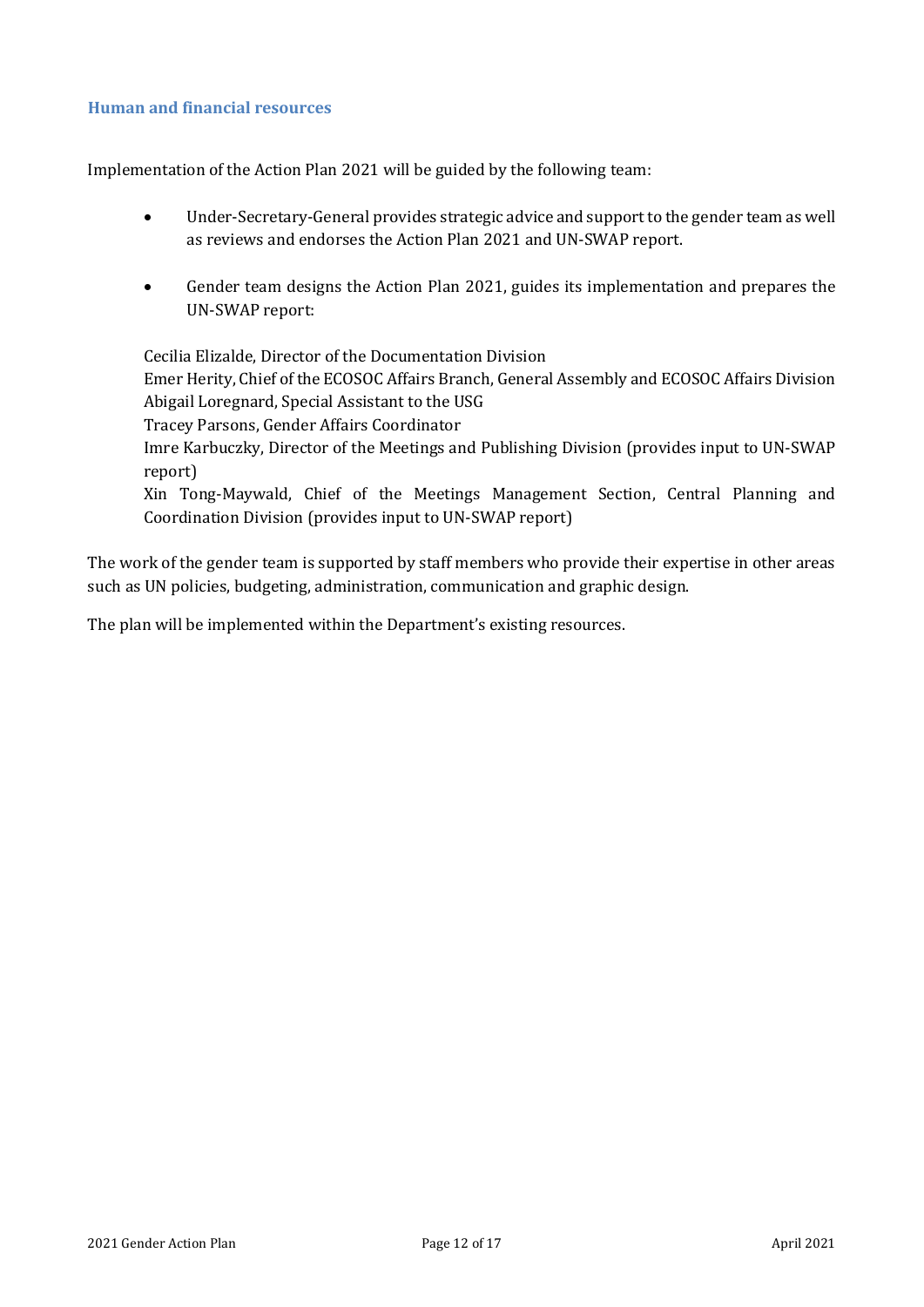#### **Annex I**

## **Strategic Objective on Gender for Divisional Work Plans**

#### <span id="page-12-1"></span><span id="page-12-0"></span>**Strategic Objective**:

• Promotion of gender equality

#### **Expected Accomplishment**:

- Maintenance of gender parity<sup>5</sup>
- Creation of an enabling environment, allowing flexibility for staff with caring responsibilities<sup>6</sup>
- Striving for a balanced representation of women and men at internal events, conferenceservicing missions and other representative functions, and in internal and external information materials and products

#### **Outputs**:

- Gender-sensitive or gender-neutral language is used in all documents, communications and during internal meetings and events
- Inclusion of gender goal in all staff work plans
- Inclusion of gender considerations in recruitment and promotion exercises, including in the composition of panels

#### **Responsible Party**:

• Director, Chiefs, Supervisors (SROs and FROs)

#### **Timeline**:

• Ongoing

#### **Partners**:

• OUSG, EO, OHR, Departmental Focal Points on Women

<sup>5</sup> Explanatory note: the definition of 50:50 gender balance that comes from the 1995 Beijing Platform for Action established the goal of 50:50 for the Professional level and above. However, the SG's System[-wide Strategy](https://nam01.safelinks.protection.outlook.com/?url=https%3A%2F%2Fwww.un.org%2Fgender%2Fsites%2Fwww.un.org.gender%2Ffiles%2Fgender_parity_strategy_october_2017.pdf&data=02%7C01%7C%7Cace2540235be49278c3008d7f206badf%7C2bcd07449e18487d85c3c9a325220be8%7C0%7C0%7C637243983038558659&sdata=T9XknlfI5vEX1Oy%2FZ3sXGuUmd0QUDdcZigMHNxV2saM%3D&reserved=0) (p.12) says that: "While the goal is 50/50 parity, it is recognized that sustainability at that number is unlikely and for the purposes of this strategy parity is considered to be within the 47%-53% margin."

<sup>6</sup> Explanatory note[: Enabling environment guidelines adapted in the context of the pandemic](https://www.unwomen.org/-/media/headquarters/attachments/sections/library/publications/2020/brief-ten-ways-to-create-an-enabling-environment-during-covid-19-en.pdf?la=en&vs=5037)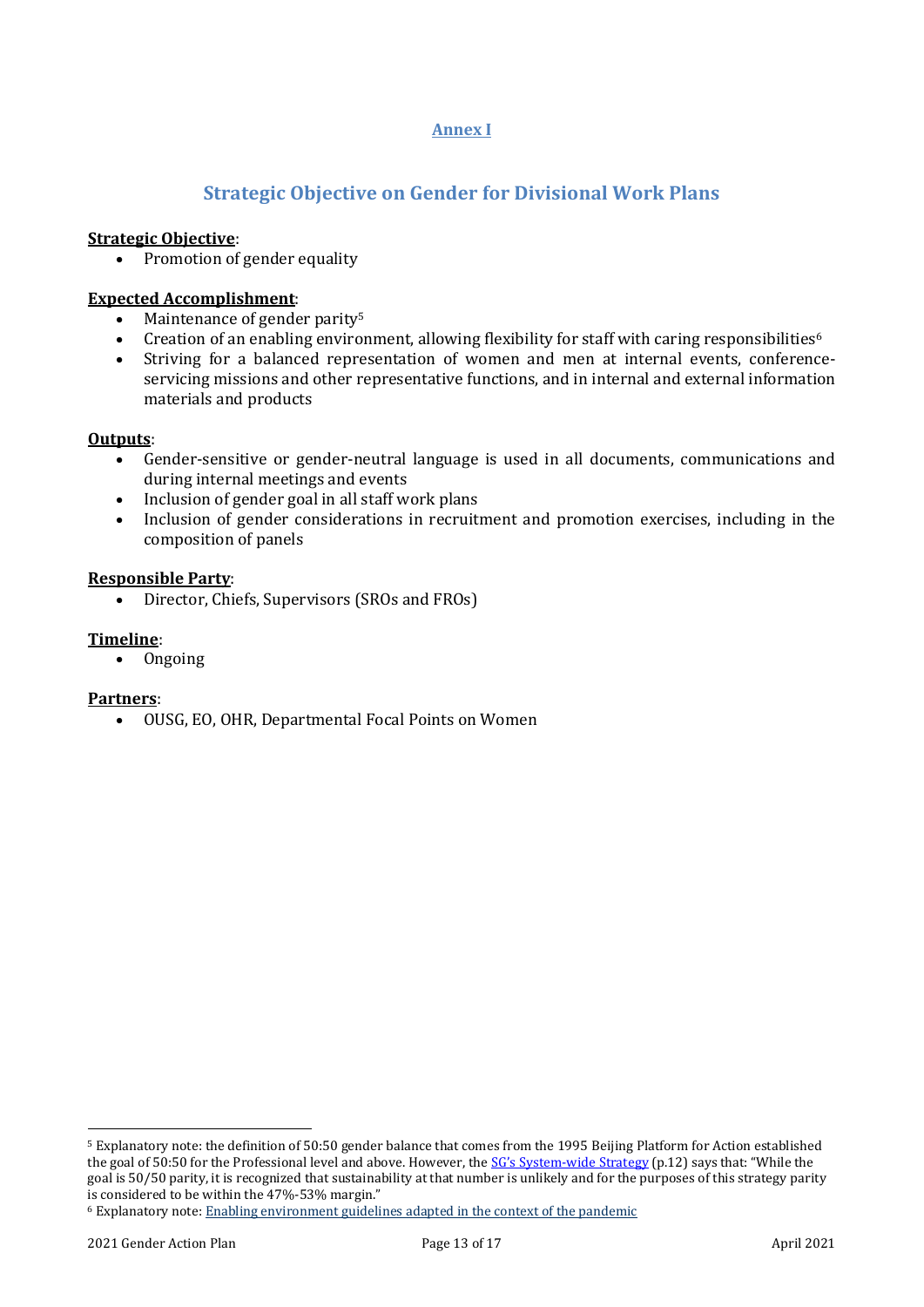#### **Annex II**

## <span id="page-13-0"></span>**Gender-SMART goal<sup>7</sup> to be included in 2021-2022 individual work plans**

#### <span id="page-13-1"></span>**1. Directors and Chiefs**

**Goal: Support the implementation of the UN System-wide Strategy on Gender Parity** 

#### **Description and related actions:**

- Keeping hiring managers informed of departmental statistical status on gender parity;
- When acting as hiring manager, take into account departmental statistics on gender parity and the implications of the recommendation of candidates for gender parity, and ensure recruitment processes are gender-inclusive: recruitment panels are genderbalanced; recruitment panel members have completed the "I Know Gender" training and, if available, unconscious bias training<sup>8</sup>; relevant recruitment documentation, for example, job announcements, is gender-inclusive<sup>9</sup>;
- Strive for a balanced representation of women and men at internal and external events (including virtual events), conference-servicing missions and other representative functions, and in internal and external information materials and products<sup>10</sup>;
- $\bullet$  Mainstream a gender perspective<sup>11</sup> in policies, procedures, work methods and related manuals;
- Provide women and men with equal opportunities to assume supervisory responsibilities and/or other activities required for promotion;
- Keep staff regularly informed of and encourage staff to participate in gender-related activities (including those organized by virtual means) in the Department;
- Promote the use of gender-inclusive language by staff;
- Use gender-inclusive language;
- Create an enabling environment, allowing flexibility, subject to exigencies of service, for staff with caring responsibilities<sup>12</sup>:
- Support the organization of online mentoring/training events and the staff organizing these events.

**Success criteria**: gender balance is reached or maintained, and the staff member contributes to creating an enabling work environment conducive to gender equality

#### **2. First and Second Reporting Officers**

<sup>7</sup> The [System-wide Strategy on Gender Parity](https://iseek-newyork.un.org/system/files/17-00102b_gender_strategy_report_13_sept_2017.pdf) recommends including gender-SMART goals in workplans of staff with supervisory and/or hiring responsibility, to be assessed as part of the performance appraisal (see pages 18 and 19.)

<sup>8</sup> Unconscious bias training may be provided in 2021 by DGACM or by OHR. Please consult your Training Officers or the Gender Affairs Coordinator or chec[k Inspira.](https://inspira.un.org/psp/PUNA1J/?cmd=login&languageCd=ENG)

<sup>&</sup>lt;sup>9</sup> Th[e Gender Decoder](http://gender-decoder.katmatfield.com/) tool may be used to ascertain whether a job announcement has been drafted in a gender-inclusive manner and th[e Gender-inclusive Language Guidelines](https://www.un.org/en/gender-inclusive-language/) provide useful linguistic recommendations.

<sup>10</sup> To learn more about how to strive for a balanced representation of women and men as well as their fair and diverse portrayal, please check the "[Tips for gender-sensitive communication in DGACM](https://iseek-newyork.un.org/system/files/tips_for_gender-sensitive_communication_in_dgacm.pdf)."

 $11$  Gender mainstreaming is the process of assessing the implications for women and men of any planned action, including legislation, policies or programs, in all areas and at all levels. It is a strategy for making women's as well as men's concerns and experiences an integral dimension of the design, implementation, monitoring and evaluation of policies and programs in all political, economic and societal spheres so that women and men benefit equally, and inequality is not perpetrated. The ultimate goal is to achieve gender equality. (Definition included in the [1997 agreed conclusions of ECOSOC.\)](http://www.un.org/womenwatch/daw/csw/GMS.PDF) <sup>12</sup> See "[Ten ways Ten Ways to Create an Enabling Environment during COVID-19](https://www.unwomen.org/-/media/headquarters/attachments/sections/library/publications/2020/brief-ten-ways-to-create-an-enabling-environment-during-covid-19-en.pdf?la=en&vs=1045)".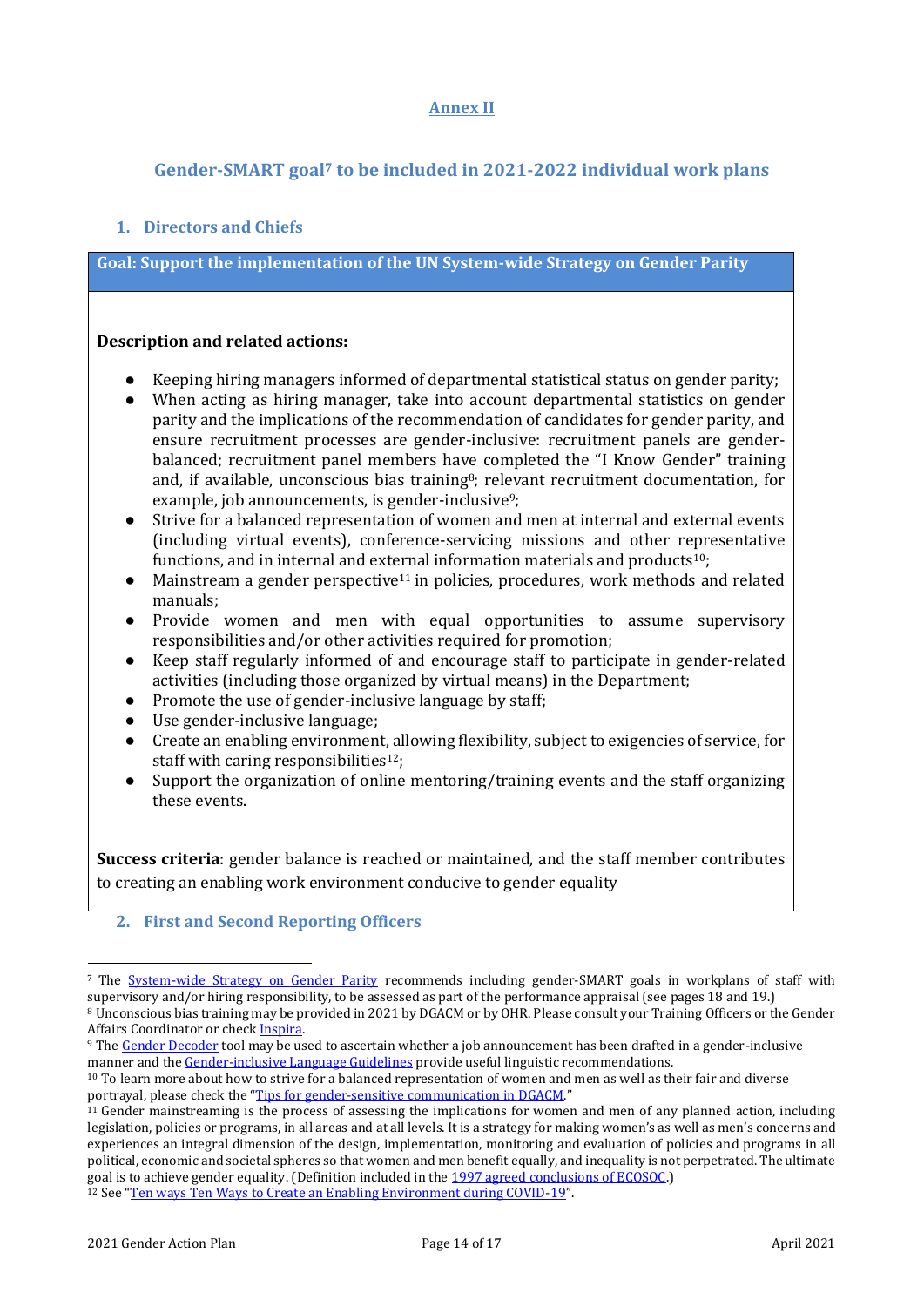#### **Goal: Support the implementation of the UN System-wide Strategy on Gender Parity**

#### **Description and related actions:**

- When acting as hiring manager, take into account departmental statistics on gender parity and the implications of the recommendation of candidates for gender parity, and ensure recruitment processes are gender-inclusive: recruitment panels are genderbalanced; recruitment panel members have completed the "I Know Gender" training and, if available, unconscious bias training; relevant recruitment documentation, for example, job announcements, is gender-inclusive;
- Strive for a balanced representation of women and men at internal and external events (including virtual events), conference-servicing missions and other representative functions, and in internal and external information materials and products;
- Mainstream a gender perspective in policies, procedures, work methods and related manuals;
- Provide women and men with equal opportunities to assume supervisory responsibilities and/or other activities required for promotion;
- Keep staff regularly informed of and encourage staff to participate in gender-related activities (including those organized by virtual means) in the Department;
- Promote the use of gender-inclusive language by staff;
- Use gender-inclusive language.

**Success criteria**: gender balance is reached or maintained, and the staff member contributes to creating an enabling work environment conducive to gender equality

#### **3. Staff with no supervisory role**

For staff with no supervisory role, it is recommended that staff members discuss with their First and Second Reporting Officers and decide how they can support the implementation of the System-wide Strategy on Gender Parity in the context of their duties. At least one related action should be included in one or more of the goals of their work plans. "Success criteria" should be defined by staff members in consultation with their FRO/SRO.

A separate guidance note that contains examples of gender-related actions will be circulated to staff.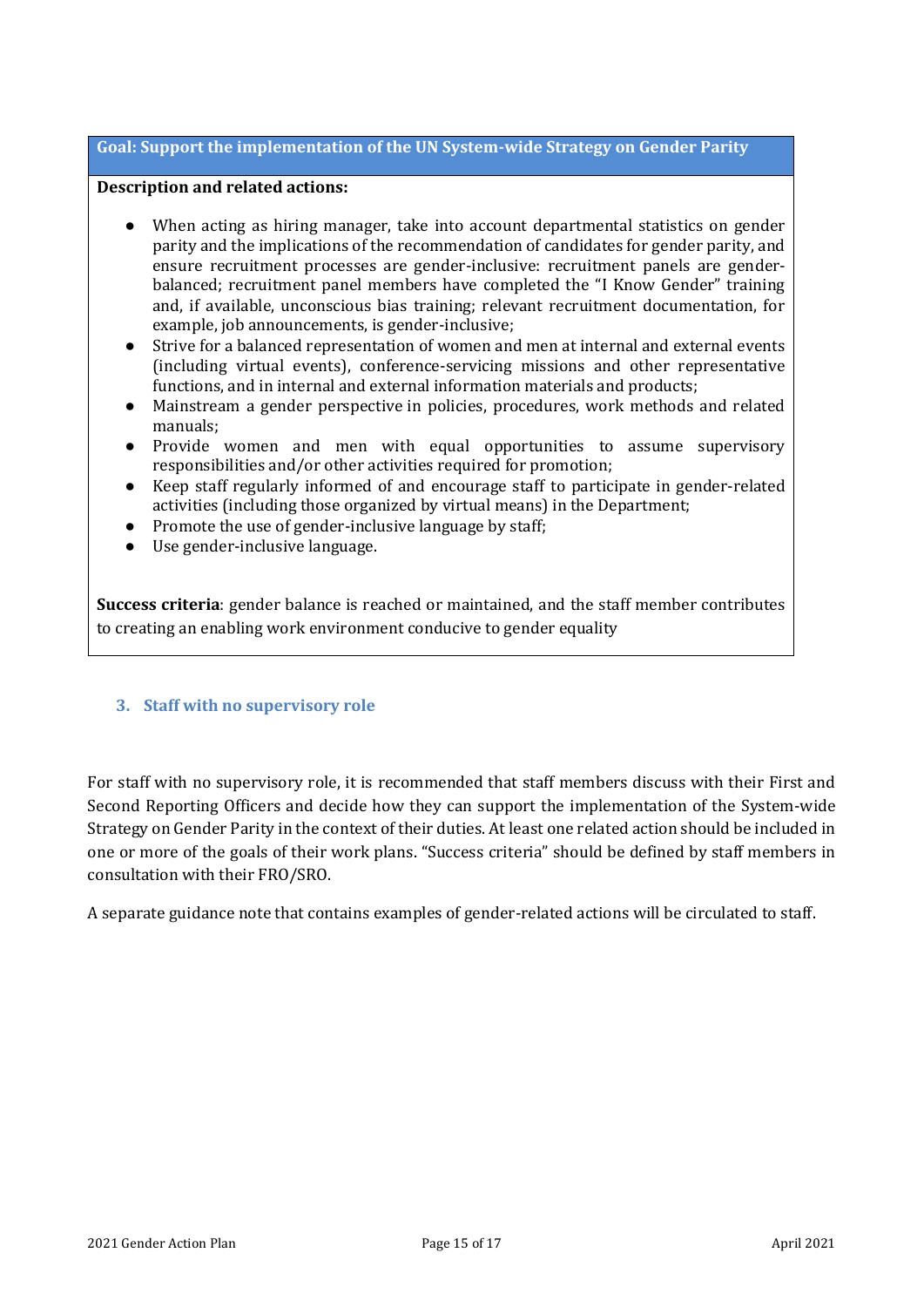### **Annex III**

## **End-of-year report on the implementation of DGACM New York Action Plan 2020**

In 2020, none of the training set out in the Action Plan was held due to the COVID-19 pandemic and the liquidity crisis. Nevertheless, the Department still managed to implement some of the activities listed in the Action Plan. A summary is provided below.

#### **ACCOUNTABILITY AND MONITORING OF GENDER TARGETS**

- Sex-disaggregated statistics on the representation of women were included in DGACM/EO human resources monthly report to the Directors.
- Parity targets were included in USG Compact.
- USG joined the International Gender Champions initiative.
- Gender-SMART goals were included in the work plans of staff with supervisory and hiring responsibility and gender-related actions were included in the work plans of staff members with no supervisory role.

#### **GENDER MAINSTREAMING**

- Advice was provided to UN bodies on gender-inclusive language upon request: for instance, the Rules of Procedure for Meetings of States Parties to the United Nations Convention on the Law of the Sea (https://undocs.org/SPLOS/2/Rev.5) were reviewed by the translation services to make them more inclusive in all languages, in a collaborative effort with the authors in the Office of Legal Affairs.
- Gender-inclusive writing was mainstreamed in translation, revision and verbatim reporting manuals, terminology records and internal communications, as appropriate.
- Gender considerations were included in DGACM budget document for 2021.

### **COMMUNICATION AND OUTREACH**

- Gender issues continued to be discussed at a number of Directors' meetings.
- UN-SWAP results were shared with Directors.
- Articles on gender-related activities were published in some of DGACM USG's bimonthly messages.
- DGACM gender-related activities were promoted in social media, especially during the social media campaign organized with the Department of Operational Support (DOS) and UN-Women, in the framework of International Women´s Day on 8 March.
- An interview with the USG about his role as an International Gender Champion was featured in the [April issue of UN Today.](https://untoday.org/movses-abelian-under-secretary-general-for-general-assembly-and-conference-management/)
- Efforts were made by the gender team and the communications team to ensure a balanced, and stereotype-free, gender representation in all released content and this will continue in the new period.
- The new DGACM website was launched featuring a [Gender Equality page](https://www.un.org/dgacm/en/content/gender-equality) available in the six languages. The UN-SWAP results are presented on that page.